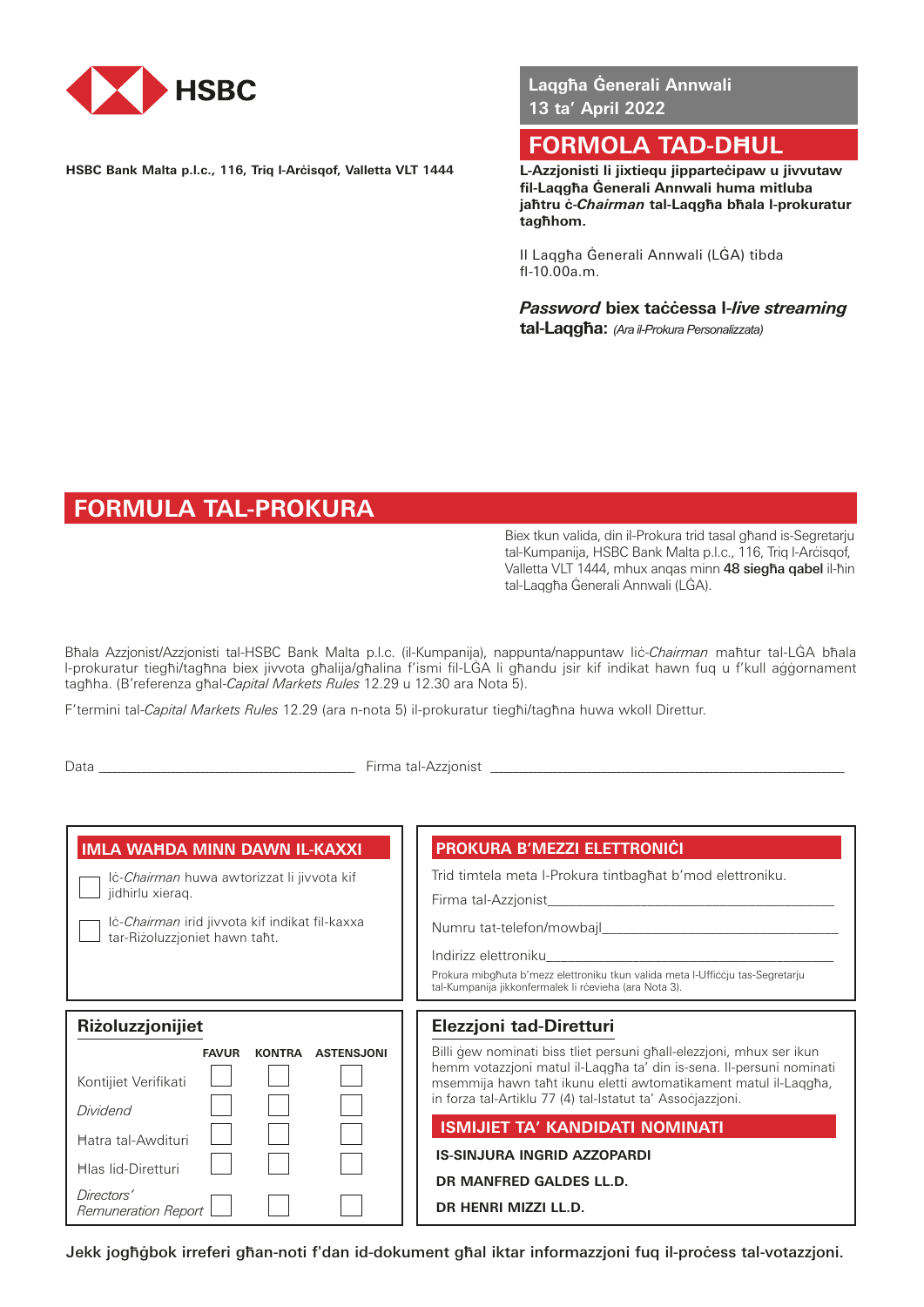# **1. Elezzjoni tad-Diretturi**

Il-Bord tad-Diretturi għandu jikkonsisti f'mhux aktar minn disa' (9) diretturi. Skont Klawsola 7 tal-Memorandum ta' Assoċjazzjoni u Artikolu 77(4) tal-Istatut ta' Assoċjazzjoni, (a) jistghu jigu appuntati sitt (6) diretturi, u (b) jigu eletti tliet (3) diretturi. Peress, li din is-sena tliet persuni biss ġew nominati għall-elezzjoni, mhux ser ikun hemm votazzjoni. Il-persuni nominati Is-Sinjura Ingrid Azzopardi, Dr Manfred Galdes LL.D. u Dr Henri Mizzi LL.D., jiġu eletti awtomatikament.

#### **2. Id-dritt tal-Azzjonisti li jipparteċipaw u li jivvutaw fil-LĠA**

L-Azzjonisti rreġistrati fuq ir-Reġistru tal-Azzjonisti fl-14 ta' Marzu 2022 ikollhom id-dritt jipparteċipaw u jivvutaw fil-LĠA.

L-Azzjonisti li għandhom id-dritt li jipparteċipaw u jivvutaw huma mitluba jaħtru ċ-*Chairman* tal-LĠA biex jivvota f'isimhom. Flimkien ma' dan l-Avviż qed jintbagħtu Formola ta' Prokura u *self addressed envelope*.

Azzjonisti li għandhom ishma bi sħab, għandhom id-dritt awtomatiku li jirrappreżentaw lill-Azzjonisti l-oħra bi sħab magħhom għal skop ta' votazzjoni fil-LĠA sakemm il-Kumpanija ma tkunx irċiviet, mhux aktar tard minn 48 siegħa qabel il-ħin tal-LĠA, istruzzjonijiet kuntrarju bil-miktub minn wieħed mill-Azzjonisti l-oħra li magħhom għandhom ishma bi sħab.

### **3. Kif tintbagħat il-Prokura**

Biex tkun valida, il-Prokura trid tasal għand is-Segretarju tal-Kumpanija, HSBC Bank Malta p.l.c., 116, Triq l-Arċisqof, Valletta VLT 1444, bl-idejn jew billi tuża s-*self-addressed envelope* inkluż ma' dan l-avviż. Il-Prokura tista' tintbagħat b'mezz elettroniku, f'liema każ jiġi kkuntattjat is-Segretarju tal-Kumpanija fuq l-indirizz elettroniku companysecretarymalta@hsbc.com biex jiggwidak permezz ta' email fuq il-proċedura li trid tiġi addottata f'dan il-każ. Il-Prokura mibgħuta bl-idejn, bil-posta, jew b'mezzi elettronici għandha tasal għand is-Segretarju tal-Kumpanija mhux anqas minn 48 siegħa qabel il-ħin tal-LĠA. Jekk il-Prokura tintbagħat mingħajr indikazzjoni ta' kif il-prokuratur għandu jivvota fuq kwalunkwe materja, il-prokuratur jista' juża d-diskrezzjoni tiegħu jekk jivvutax jew kif jivvota.

# **4. Kif timla l-Prokura**

L-Azzjonist li jixtieq jipparteċipa fil-LĠA għandu jimla b'mod sħiħ id-dettalji kollha meħtieġa fuq il-Prokura b'mod ċar u leġġibbli. L-Azzjonist għandu jindika jekk jixtieqx liċ-*Chairman* jivvota kif jixtieq bħala prokuratur, jew jekk l-Azzjonist jixtieqx jagħti istruzzjonijiet liċ-*Chairman* kif jivvota, billi jimmarka l-kaxxa xierqa indikata fil-Formola tal-Prokura. Fil-każ li ma ssir l-ebda indikazzjoni, għandu jitqies li l-Azzjonist jawtorizza liċ-*Chairman* biex jivvota kif jixtieq bħala prokuratur.

Azzjonisti li jixtiequ liċ-*Chairman* jivvota b'xi mod partikolari, għandhom jindikaw il-preferenza tagħhom fejn kull riżoluzzjoni fil-kaxxa billi jindikaw 'Favur', jew 'Kontra' jew 'Astensjoni' fuq l-istess riżoluzzjoni. **Jekk jiġu mmarkati aktar minn kaxxa waħda għall-istess riżoluzzjoni, il-vot fuq dik ir-riżoluzzjoni partikolari jkun invalidu.**

### **5. Żvelar mill-prokuratur skont il-***Capital Markets Rules* **12.29 u 12.30**

Meta l-Azzjonist jappunta liċ-*Chairman* tal-LĠA bħala prokuratur, iċ-*Chairman* tal-LĠA jiddikjara lill-Azzjonist li:

- i. mhuwiex Azzjonist b'maġġoranza ta' ishma tal-Kumpanija;
- ii. huwa Direttur tal-Kumpanija;
- iii. mhuwiex impjegat jew awditur tal-Kumpanija, jew ta' Azzjonist b'maġġoranza ta' ishma;
- iv. m'għandux relazzjoni familjari ma' persuna msemmija f'noti 5.1.i u 5.1.iii.

# **6. Parteċipazzjoni fil-Laqgħa Ġenerali Annwali**

F'konformità mal-Avviż Legali 288/2020, il-LĠA se ssir b'mod remot. Il-partecipazzioni u l-votazzioni jistghu isiru biss billi jinħatar iċ-*Chairman* tal-LĠA bħala prokuratur.

# **7. Aċċess għal-Laqgħa**

Il-Laqgħa ser tkun imxandra *live* u l-Azzjonisti għandhom isegwu l-proċeduri tal-Laqgħa b'dan il-mezz ta' xandir billi jidħlu fuq is-sit: https://www.about.hsbc.com.mt/ investor-relations/annual-general-meetings. L-Azzjonisti jistgħu jsegwu l-proċeduri biss u ma jistgħu jagħmlu l-ebda intervent fil-Laqgħa. Jekk xi Azzjonist jixtieq isaqsi xi domandi huwa meħtieġ illi jsegwi l-proċess li huwa spjegat f'dan l-Avviż.

Kif issegwi l-LĠA tal-HSBC Bank Malta p.l.c.:

- 1. Mur fuq https://www.about.hsbc.com.mt/investorrelations/annual-general-meetings.
- 2. Agħfas fuq il-*Live Streaming tab* fuq is-sit.
- 3. Se tiġi mitlub iddaħħal il-*Password* tiegħek.
- 4. Daħħal il-*Password* tal-Laqgħa li tinsab fil-Formola tal-Prokura.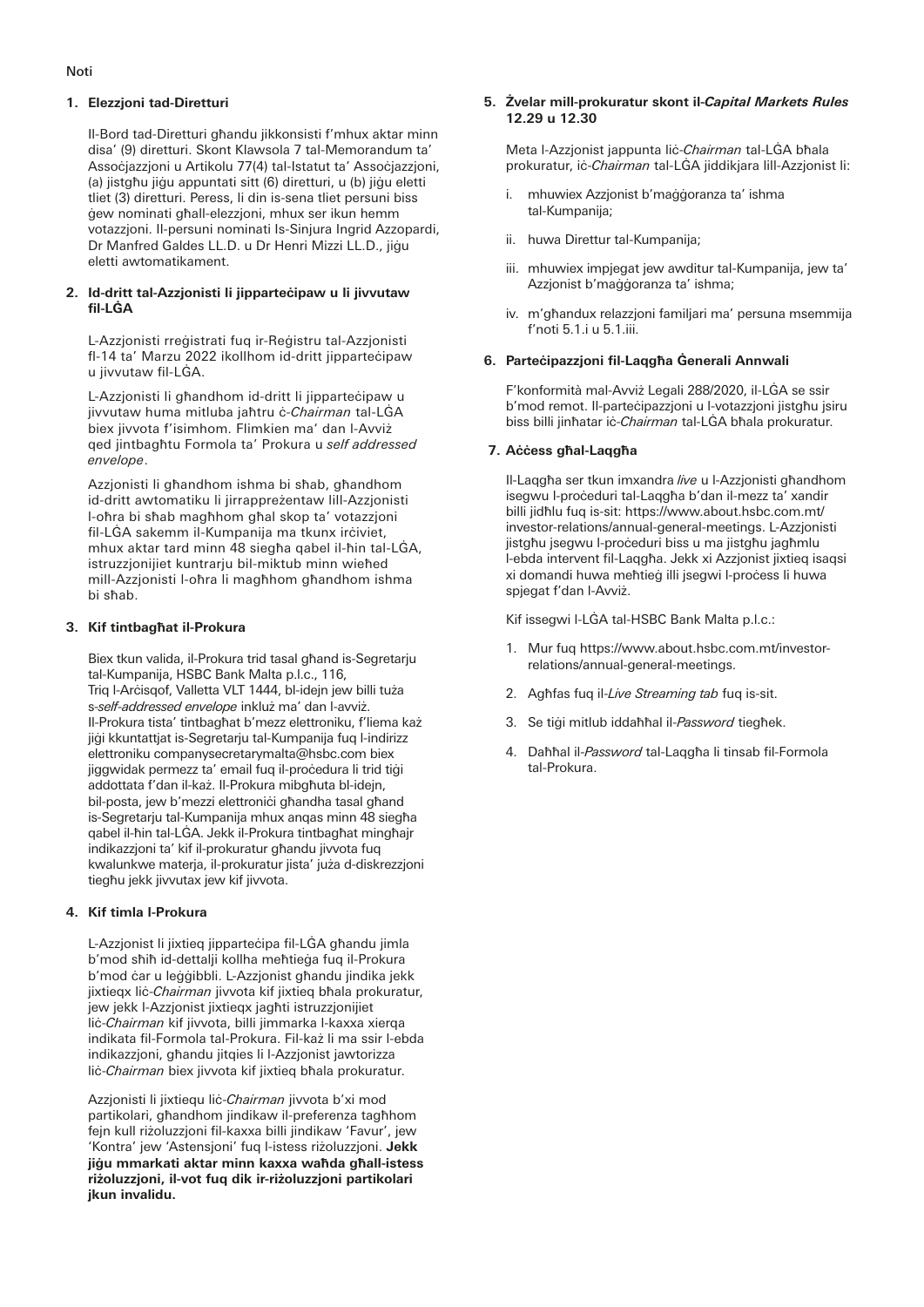

**HSBC Bank Malta p.l.c., 116, Archbishop Street, Valletta VLT 1444**

**Annual General Meeting 13 April 2022**

# **ADMISSION FORM**

**Shareholders who wish to participate and vote in the Annual General Meeting are requested to appoint the Chairman of the Meeting as their proxy.**

The Annual General Meeting (AGM) will commence at 10.00a.m.

**Password to access the live streaming of the event:** *( See Personalised Proxy Form)*

# **PROXY FORM**

To be valid, this Proxy Form must be received by the Company Secretary, HSBC Bank Malta p.l.c., 116, Archbishop Street, Valletta VLT 1444, at least 48 hours before the appointed time of the Annual General Meeting (AGM).

As Shareholder/s of HSBC Bank Malta p.l.c. (the Company), I/we hereby appoint the duly appointed Chairman of the AGM as my/our proxy to vote for me/us on my/our behalf at the AGM to be held as indicated above and at any adjournment thereof. (With reference to Capital Markets Rules 12.29 and 12.30 see Note 5).

In terms of Capital Markets Rule 12.29 (see note 5) my/our proxy is also a Director.

Date \_\_\_\_\_\_\_\_\_\_\_\_\_\_\_\_\_\_\_\_\_\_\_\_\_\_\_\_\_\_\_\_\_\_\_\_\_\_\_\_\_\_\_\_\_\_ Signature of Shareholder \_\_\_\_\_\_\_\_\_\_\_\_\_\_\_\_\_\_\_\_\_\_\_\_\_\_\_\_\_\_\_\_\_\_\_\_\_\_\_\_\_\_\_\_\_\_\_\_\_\_\_\_\_\_\_\_\_\_\_\_\_\_\_\_\_\_\_

| FILL IN ONE OF THE FOLLOWING BOXES<br>The Chairman is authorised to vote as s/he<br>deems fit<br>The Chairman will vote as indicated in the<br>hereunder Resolutions panel. | <b>PROXY FORM BY ELECTRONIC MEANS</b><br>To be completed when sending Proxy Form by electronic means.<br>Signature of Shareholder Signature of Shareholder<br>A Proxy Form sent by electronic means is only valid upon confirmation of receipt by the Company Secretary's Office (see Note 3). |
|-----------------------------------------------------------------------------------------------------------------------------------------------------------------------------|------------------------------------------------------------------------------------------------------------------------------------------------------------------------------------------------------------------------------------------------------------------------------------------------|
| <b>Resolutions</b>                                                                                                                                                          | <b>Election of Directors</b>                                                                                                                                                                                                                                                                   |
| <b>FOR</b>                                                                                                                                                                  | Since only three persons have been nominated for election, there                                                                                                                                                                                                                               |
| <b>AGAINST ABSTAIN</b>                                                                                                                                                      | shall be no voting during this year's AGM. The persons nominated                                                                                                                                                                                                                               |
| <b>Audited Accounts</b>                                                                                                                                                     | hereunder shall be automatically elected during the AGM, in terms                                                                                                                                                                                                                              |
| Dividend                                                                                                                                                                    | of Article 77 (4) of the Articles of Association.                                                                                                                                                                                                                                              |
| Appointment of Auditors                                                                                                                                                     | <b>NAMES OF NOMINATED CANDIDATES</b>                                                                                                                                                                                                                                                           |
| Directors' Emoluments                                                                                                                                                       | <b>MRS INGRID AZZOPARDI</b>                                                                                                                                                                                                                                                                    |
| Directors'                                                                                                                                                                  | DR MANFRED GALDES LL.D.                                                                                                                                                                                                                                                                        |
| <b>Remuneration Report</b>                                                                                                                                                  | DR HENRI MIZZI LL.D.                                                                                                                                                                                                                                                                           |

Please refer to notes in this document for further information on the voting process.